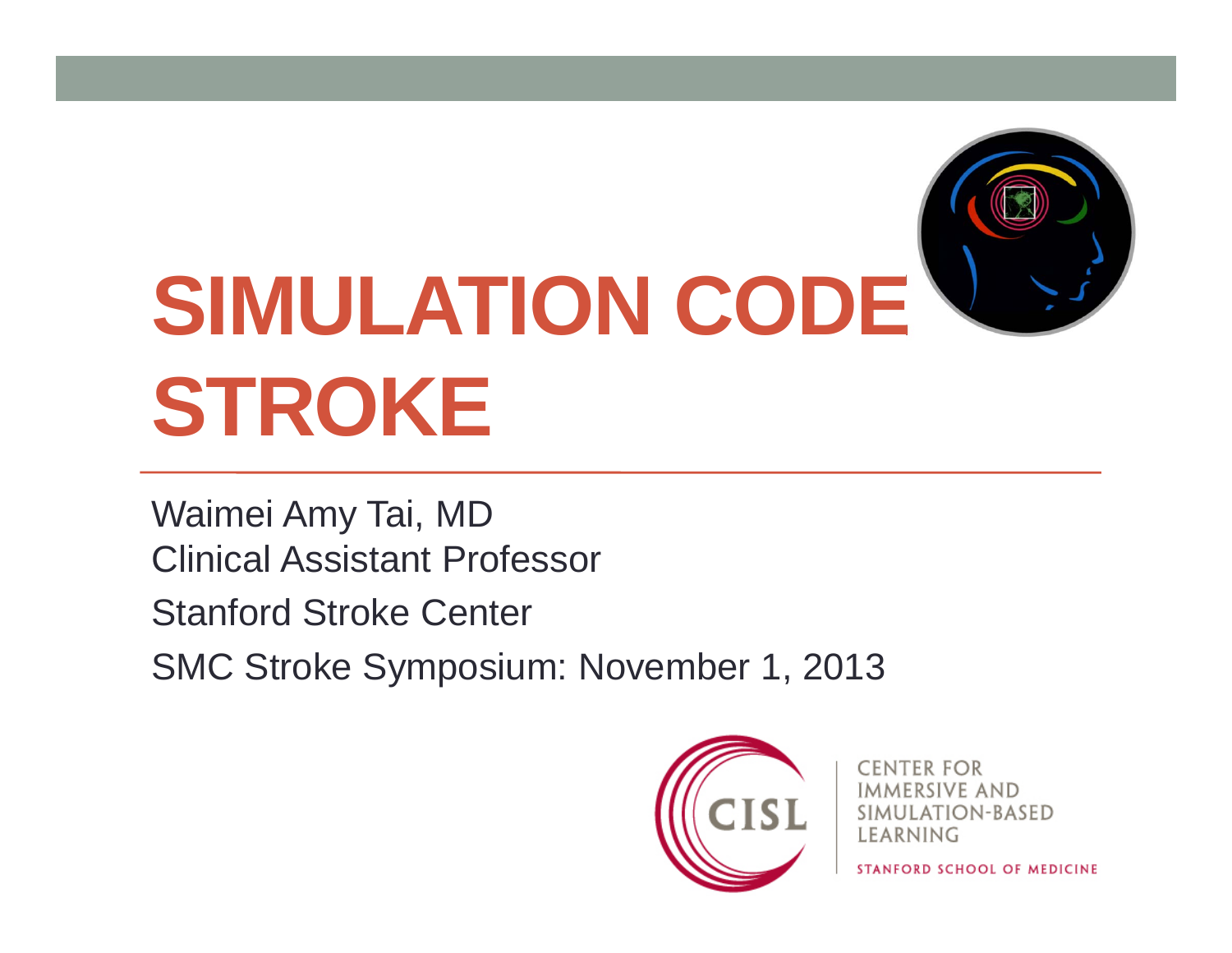- No financial disclosures
- Off label use-tpa within 4.5 hours of symptom onset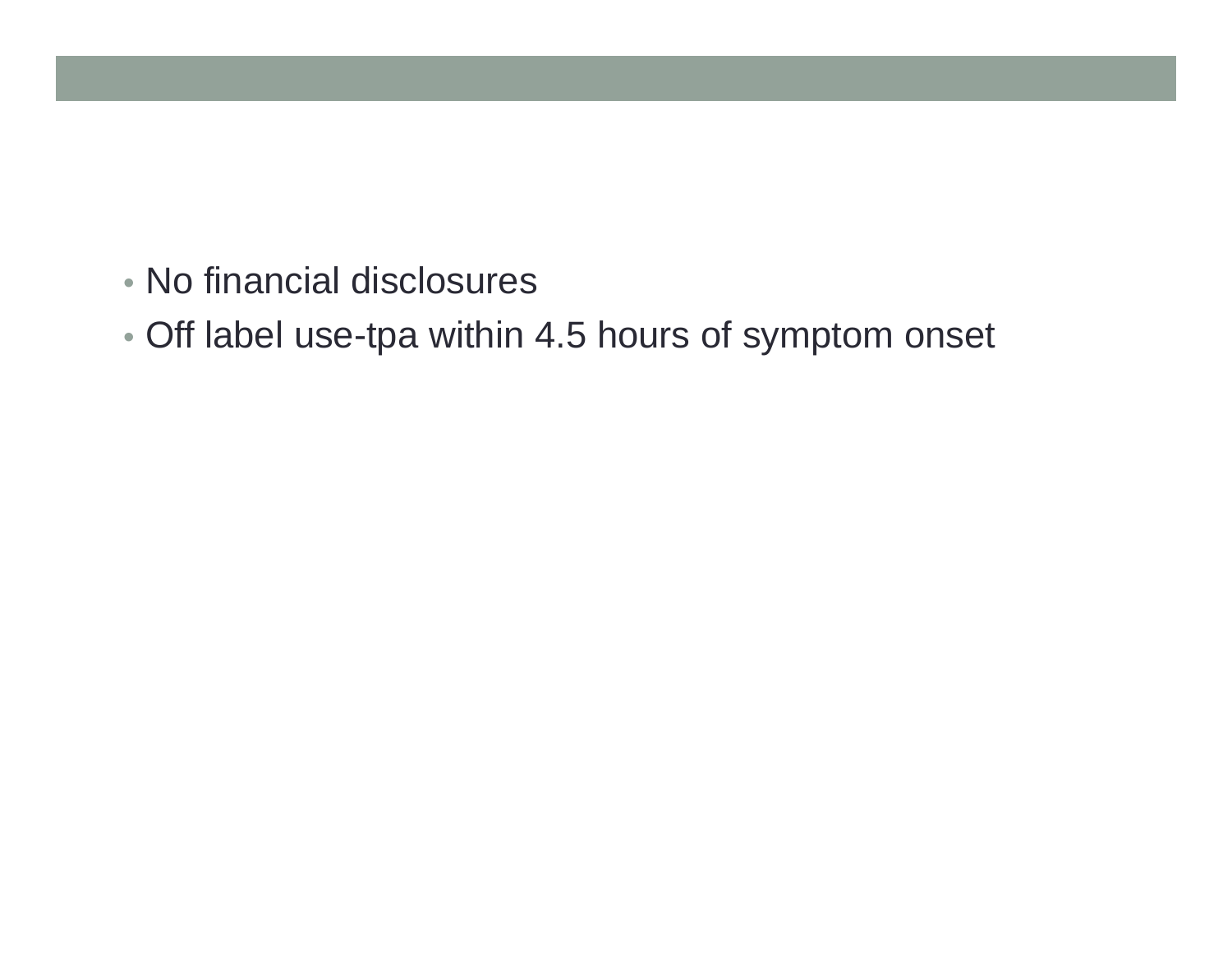## You receive this patient in the ED

• A 61 year old woman who was brought from the shopping mall when she had acute onset slurred speech and left arm weakness

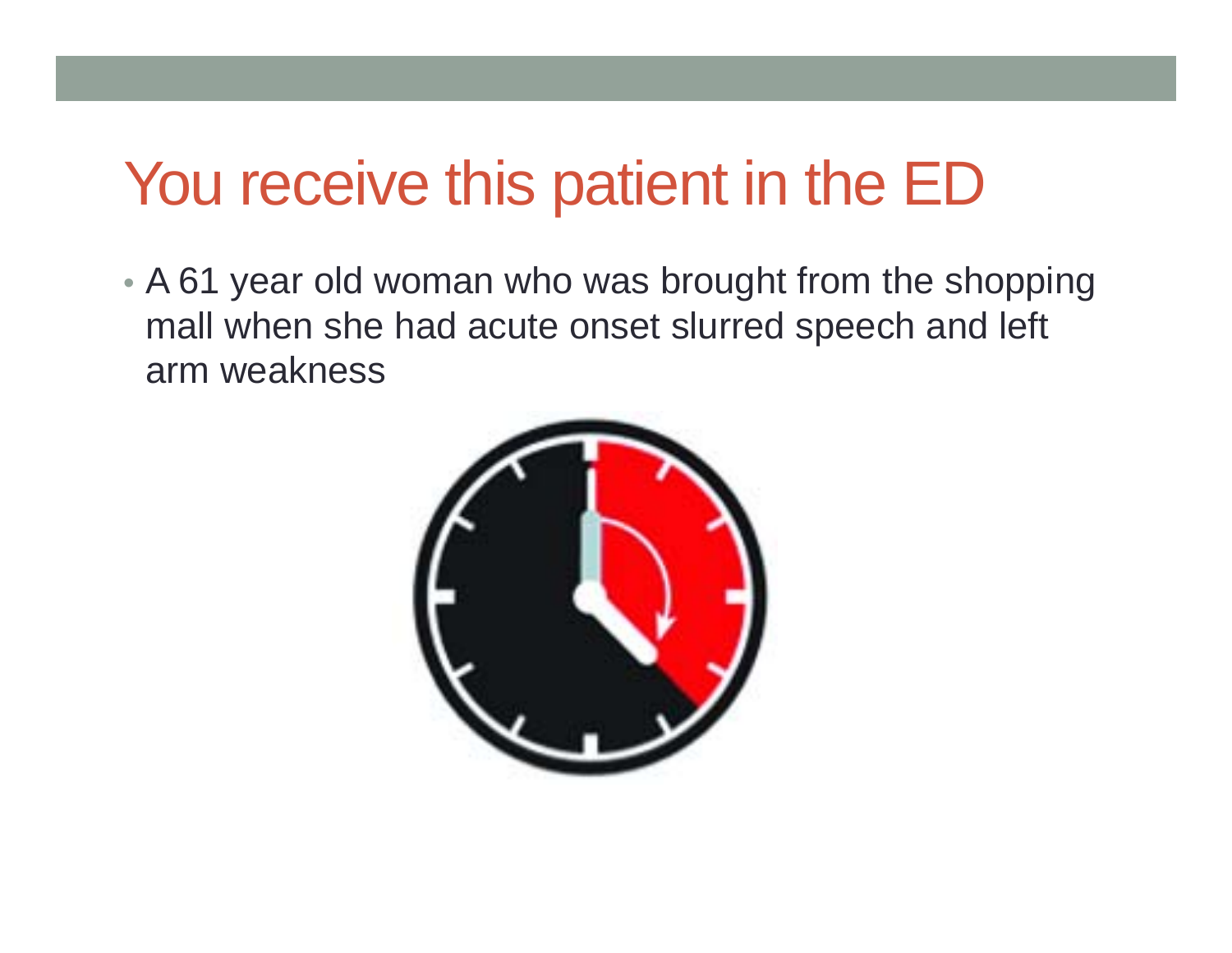

*Credit: Robert Gauthier / Los Angeles Times*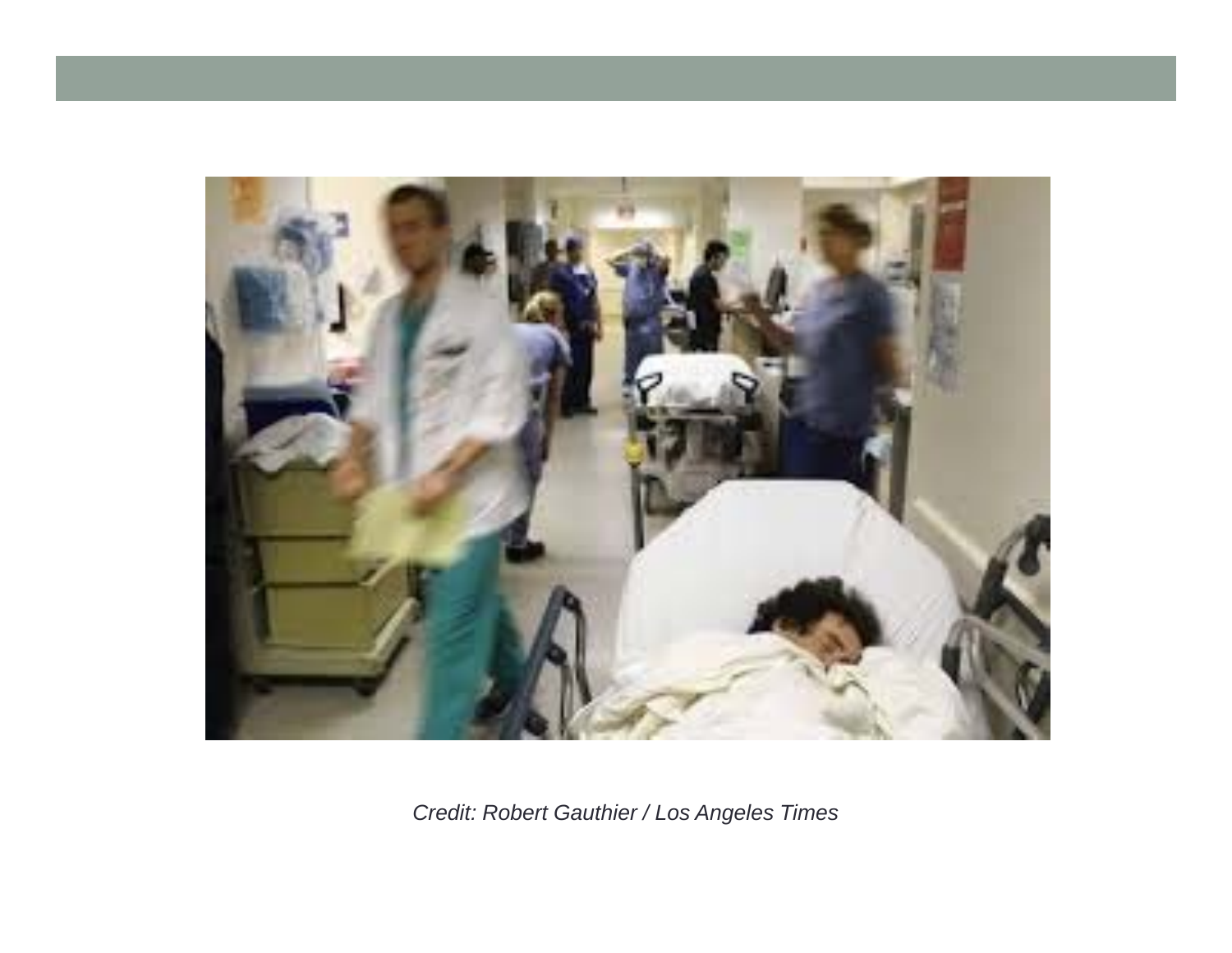What do neurology residents think about stroke codes?

"This is a high stress situation"

"It's like they just dump you in the situation"

"It's scary to be alone at night."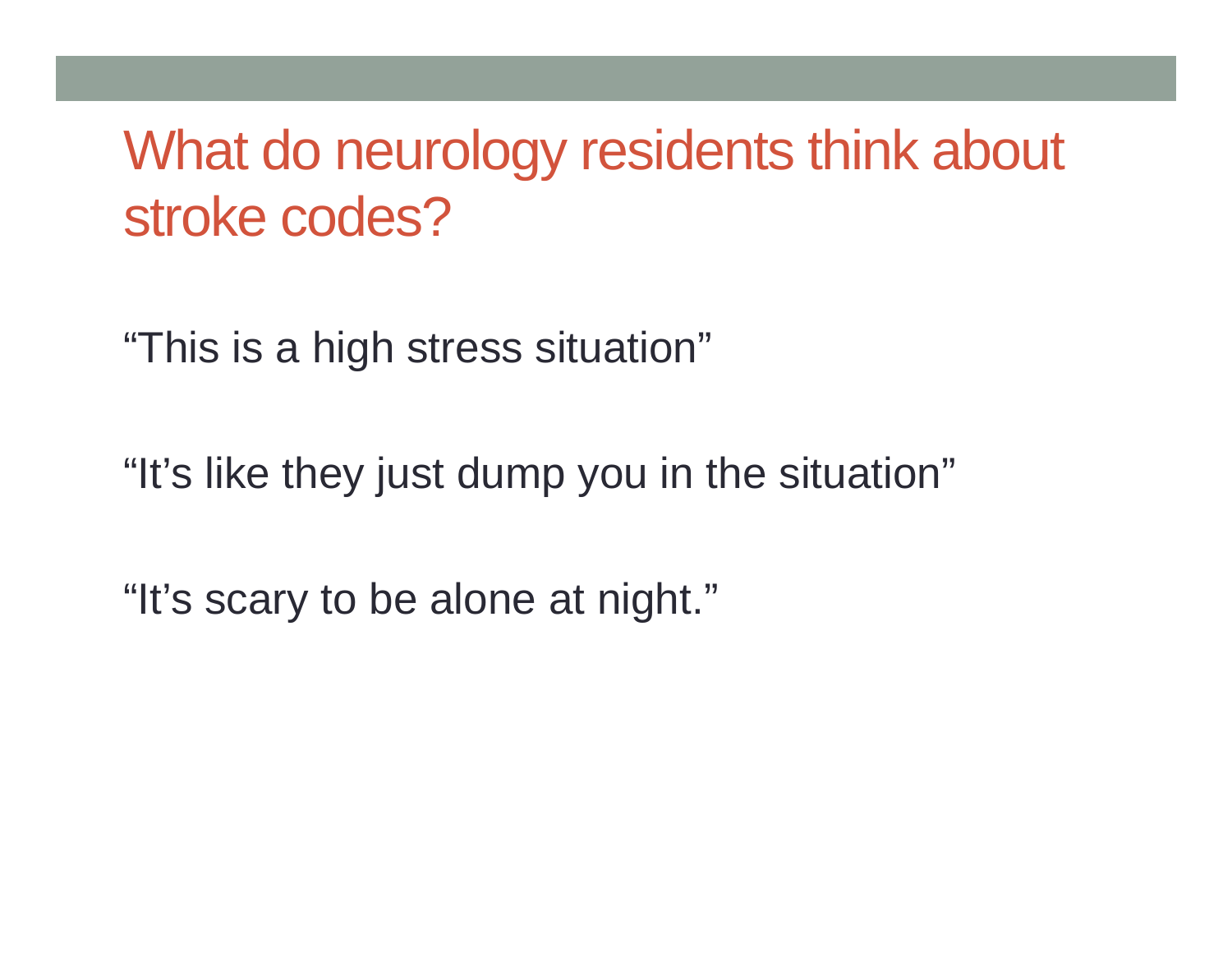# Why Use Simulation for Acute Stroke

- High acuity patient
- Large number of team members
- Complex decision making
	- Time sensitive treatments available
	- Rapid decision making required
	- Multiple factors in patient history, exam, radiologic studies needed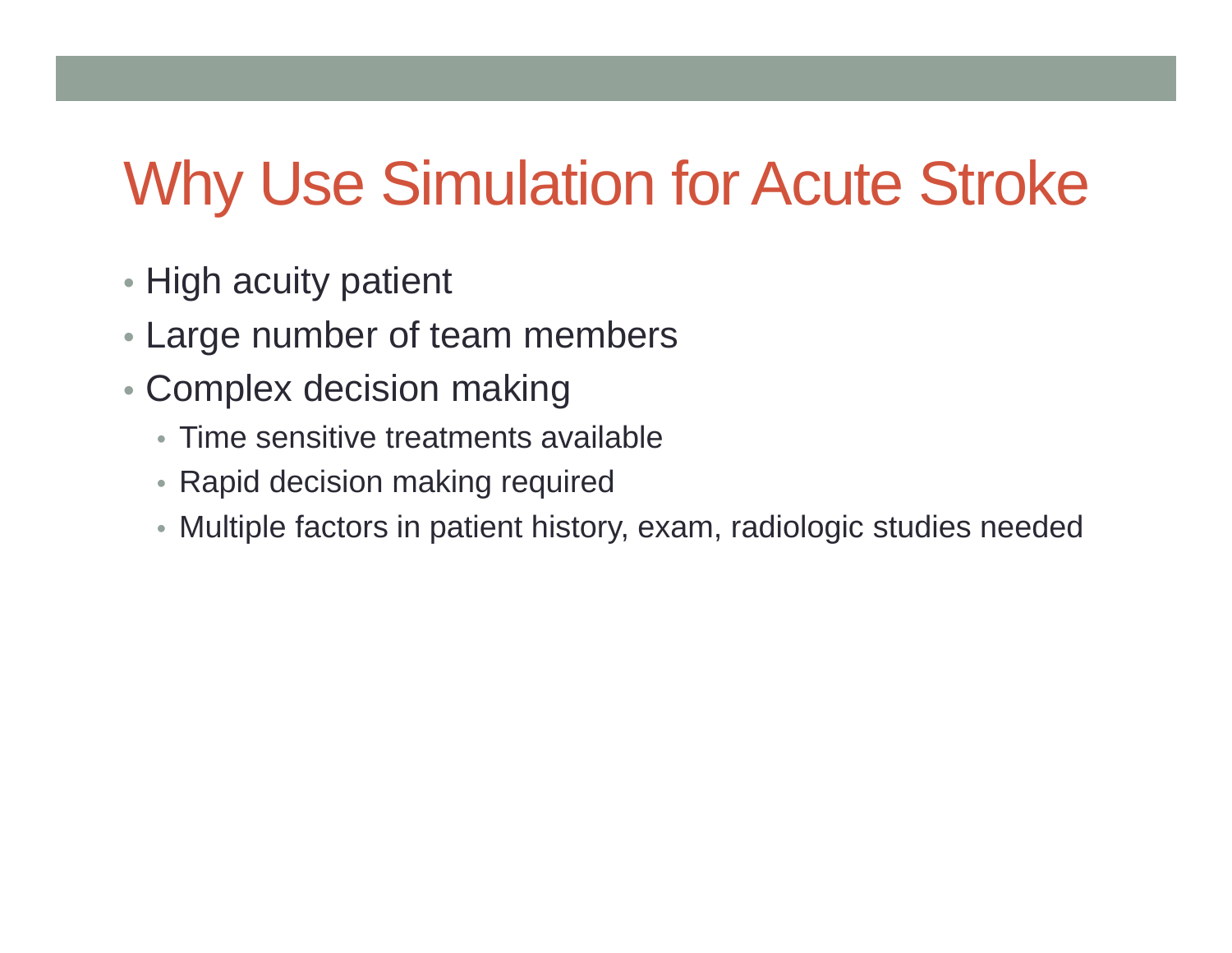## Why Use Simulation for Acute Stroke

Novice neurology residents

+

High acuity patient, multiple team members, complex decision making

**High risk for delays in treatment, decision errors** 

=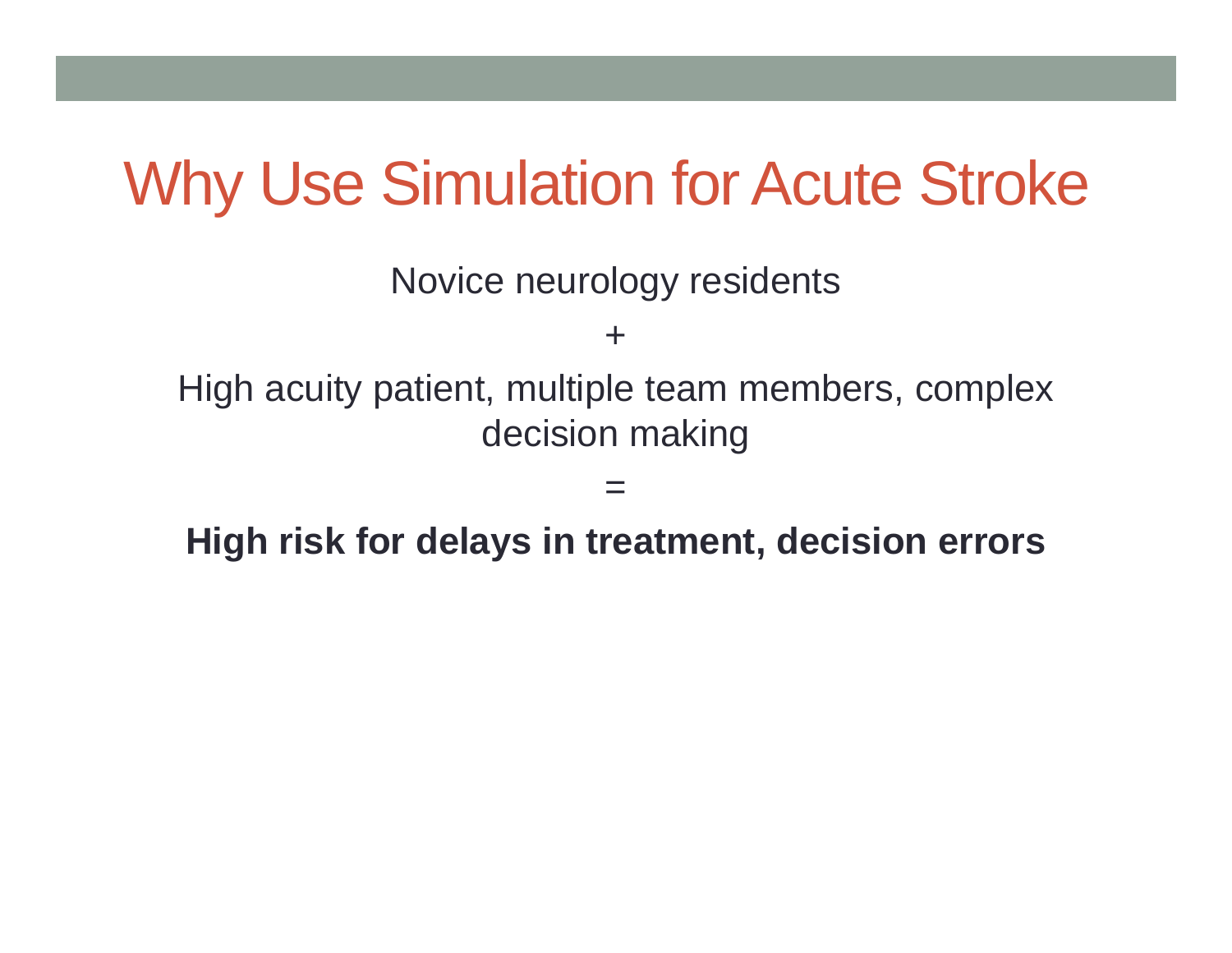# So what?

**High risk for delays in treatment, decision errors this can lead to** 

- **Poor patient outcomes**
- **Decreased satisfaction of experience for patients and providers**
- **Increased cost burden to society with more disabled patients**

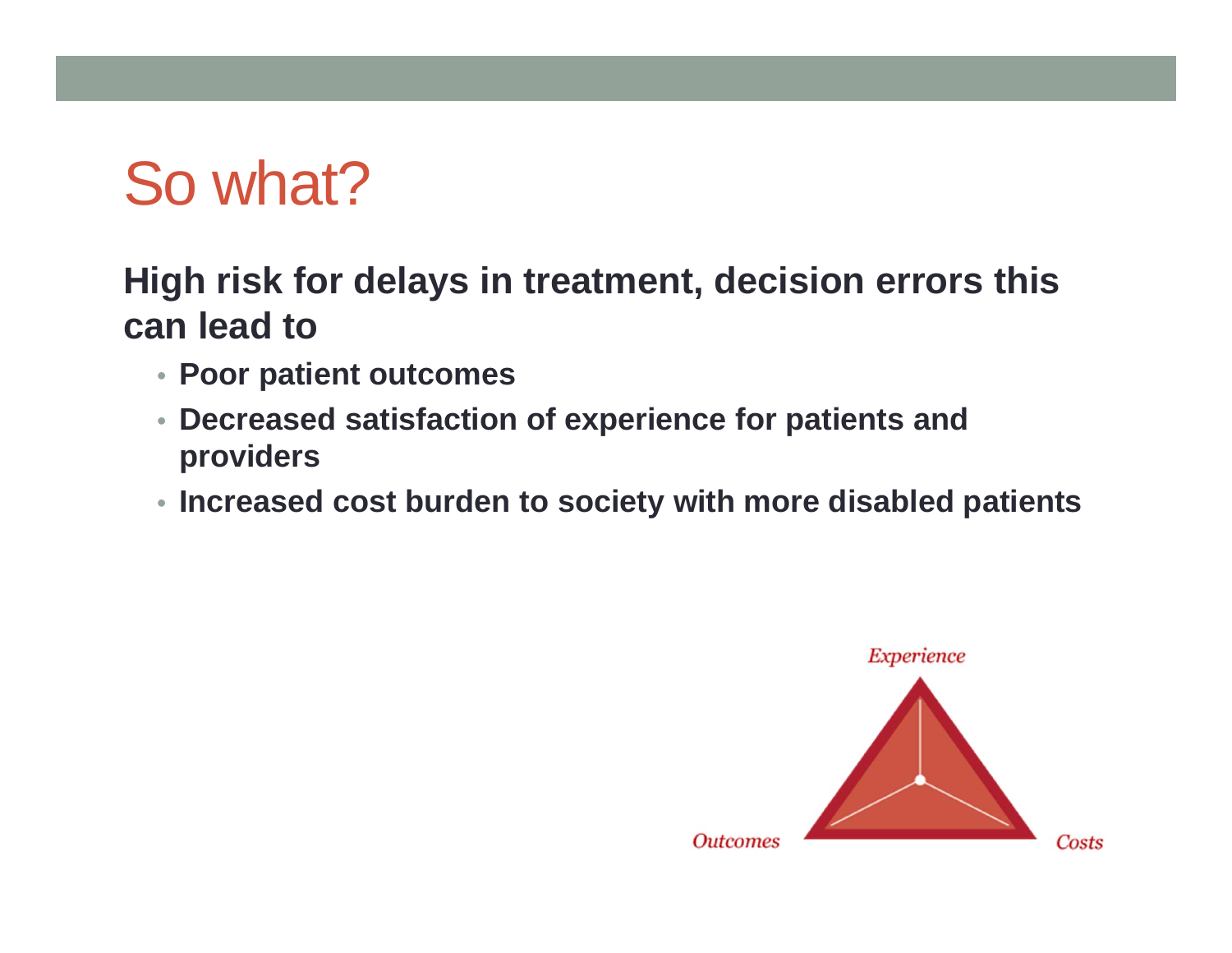#### All the pieces of the puzzle.

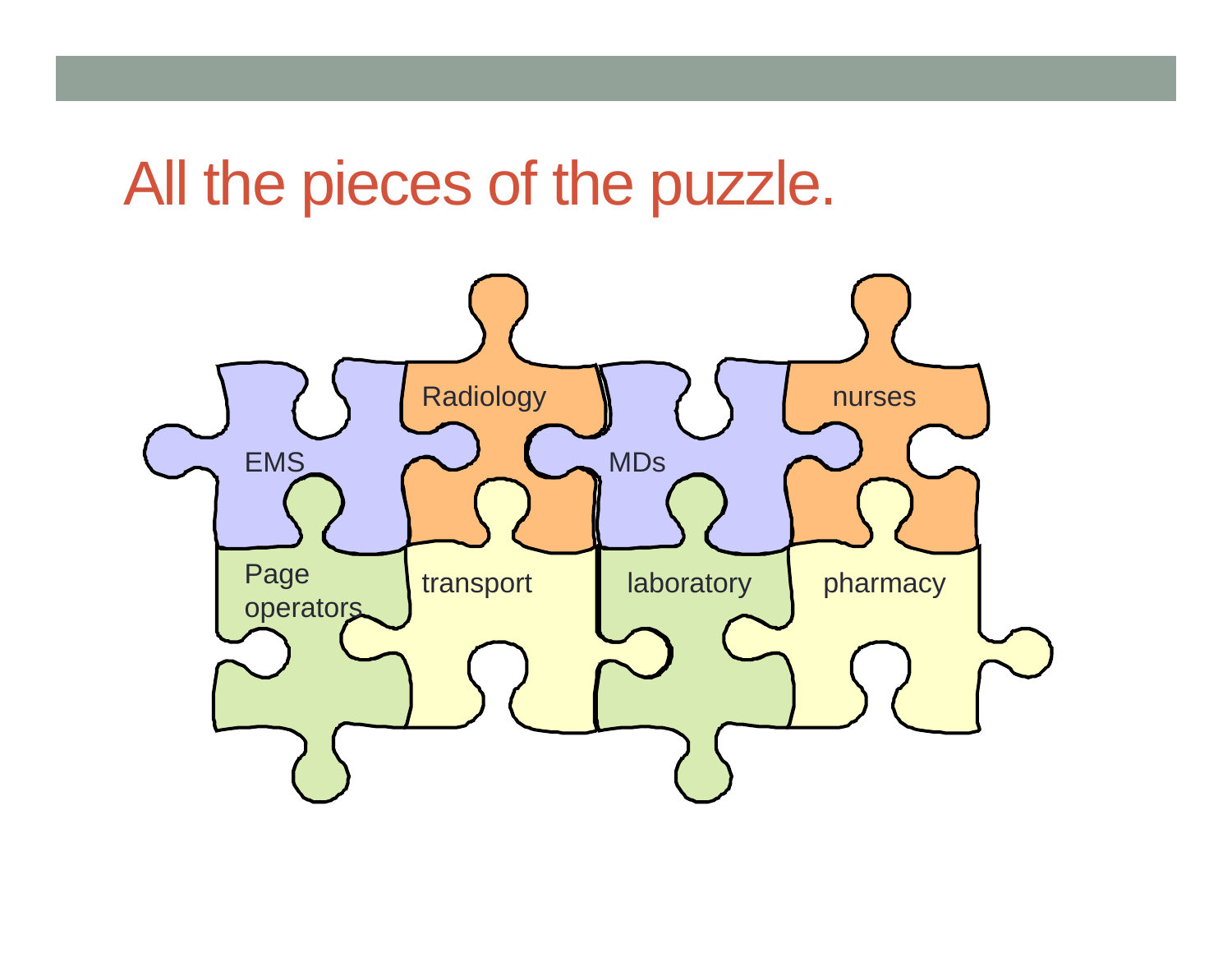#### **CRISIS RESOURCE MANAGEMENT**





http://creativecommons.org/licenses/by-nc-nd/3.0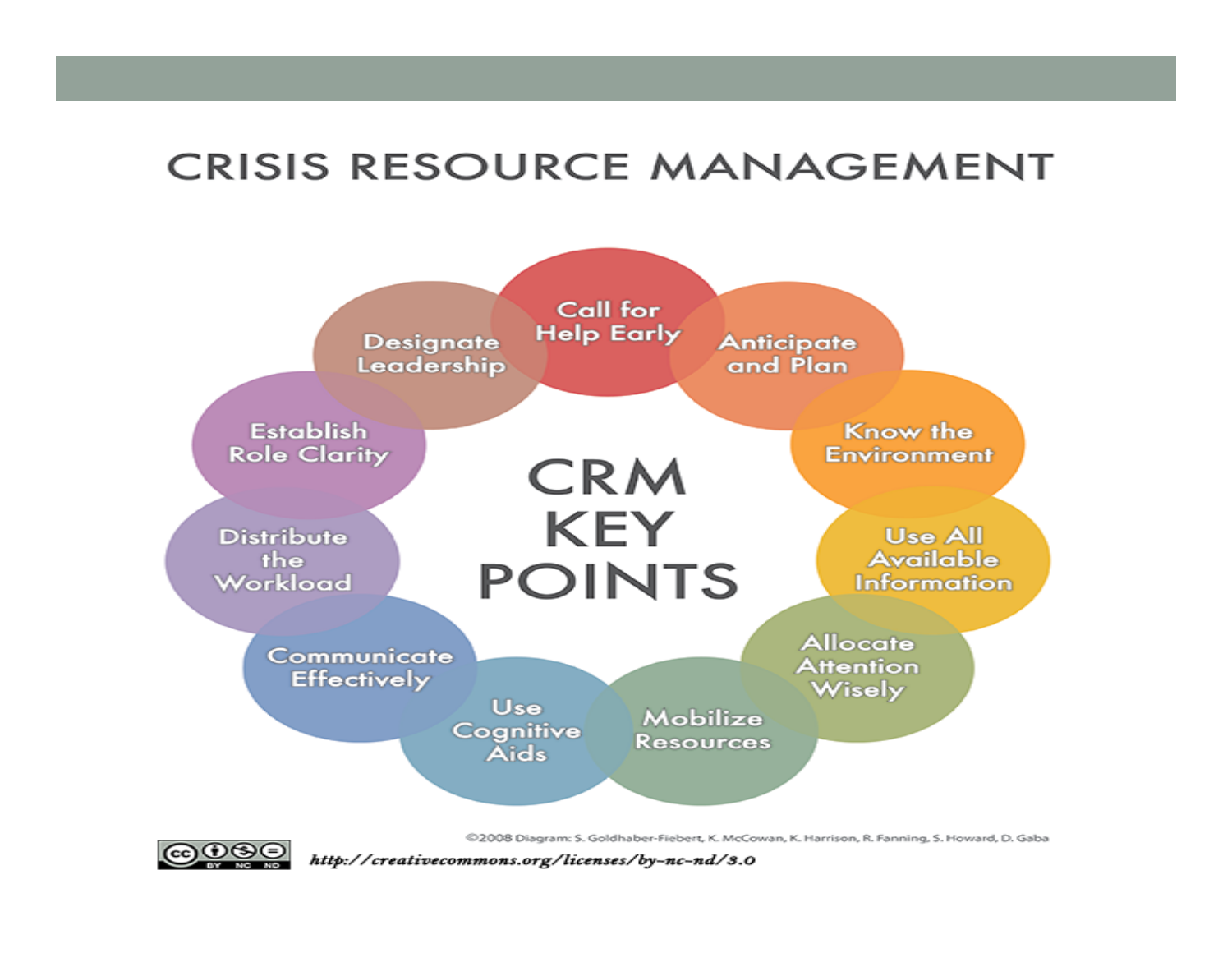# Acute Stroke Code Flowchart

| RN <sub>1</sub>                  | Stat labs, iv starts<br>Accurate weight                 |  | <b>Monitor vitals</b><br>In CT, give prn<br>meds                                      | If tpa ordered,<br>prepare tpa<br>pump, iv tubes |  | Prepare pump,<br><b>Start bolus</b>                                      |  |
|----------------------------------|---------------------------------------------------------|--|---------------------------------------------------------------------------------------|--------------------------------------------------|--|--------------------------------------------------------------------------|--|
| <b>RN2</b>                       | hook to transport monitor<br><b>NIHSS with neuroMD</b>  |  |                                                                                       | Insert foley                                     |  |                                                                          |  |
| Team<br><b>Member</b>            | ED MD:<br>lorders,<br>screening                         |  | CT: Clear table Rads: reads PharmD: stand<br>Rads- protocols scan, call<br><b>MDs</b> | by for orders,<br>mix and deliver                |  |                                                                          |  |
| <b>Neuro</b><br>Fellow/A<br>ttdg |                                                         |  | Arrive at CT to review scan<br>If coming from home,<br>Can make tpa decision on phone |                                                  |  | If BP ok, hx/criteria<br>ok, verbally verify tpa<br>order to start bolus |  |
| <b>Neuro</b><br><b>Res</b>       | Hx, exclusion<br>NIHSS, go to CT<br>Call fellow, family |  | <b>Review CT</b>                                                                      | No bleed- tell RN/ED<br>MD to order tpa          |  | If BP ok, hx/criteria<br>ok, verbally verify tpa<br>order to start bolus |  |
|                                  | <b>20</b>                                               |  |                                                                                       | $40^\circ$                                       |  |                                                                          |  |

Goal: CT <25minGoal: Order for tpa placed <40min Goal: tpa bolus <60min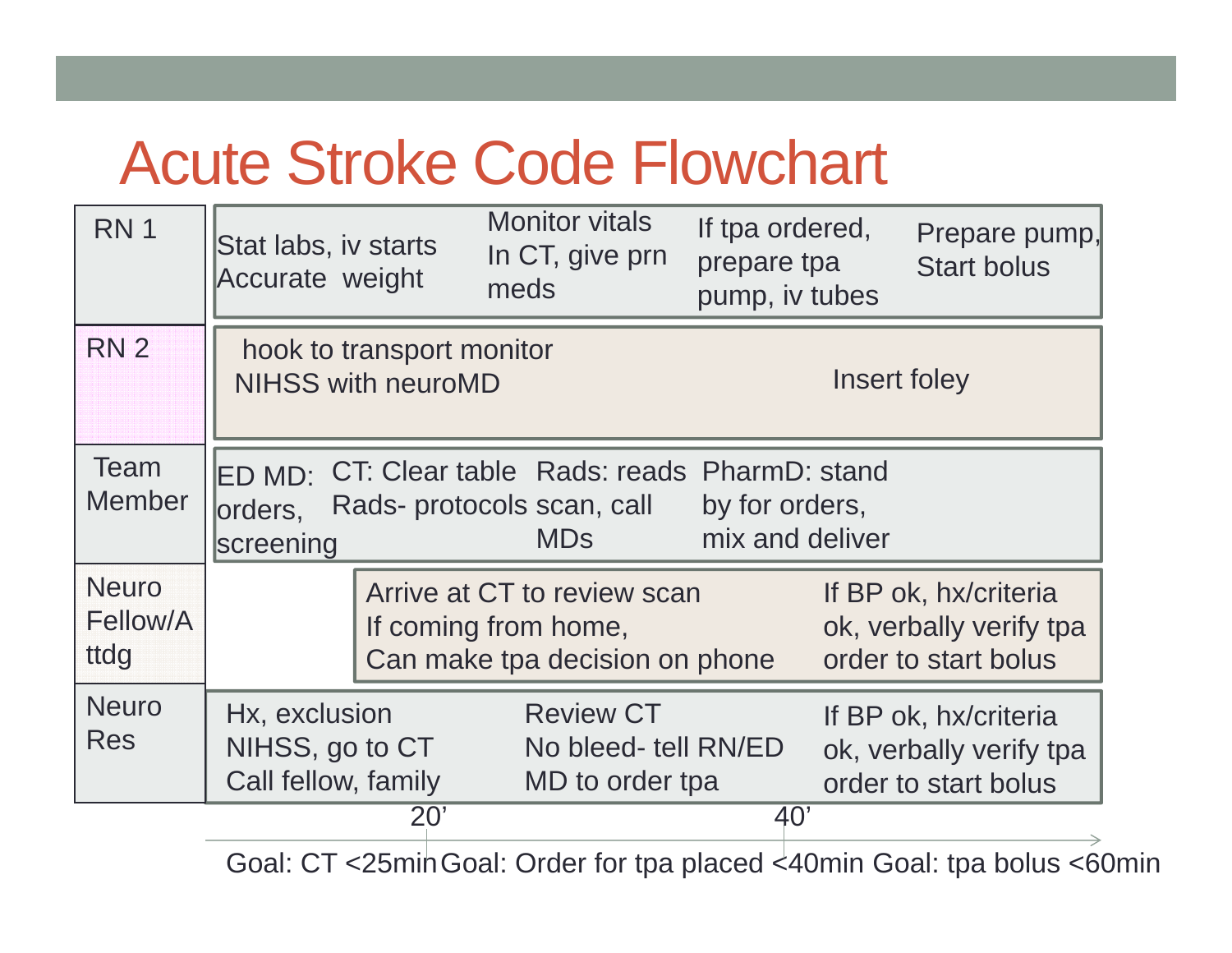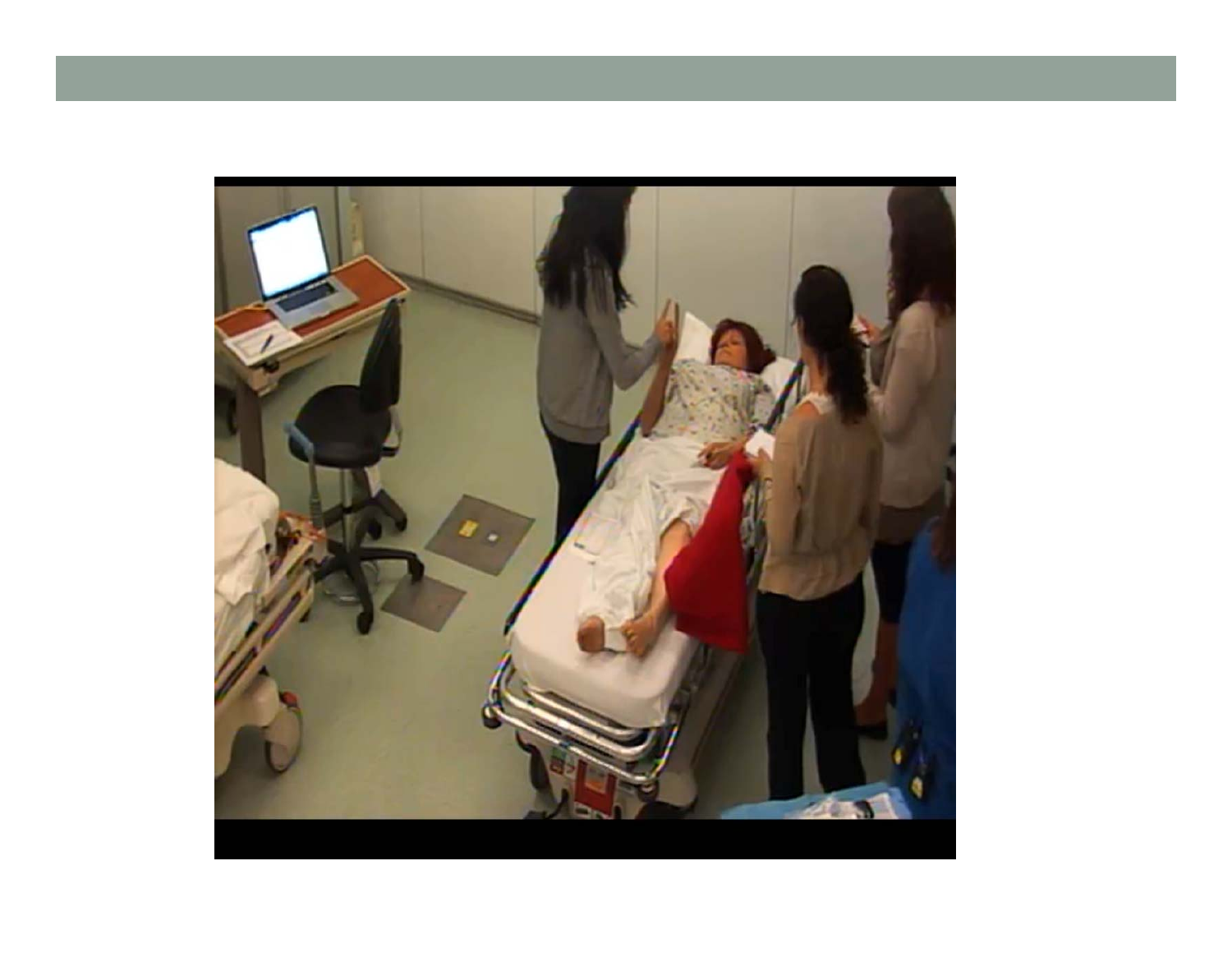# Simulation for Neurology Residents

#### •Learning objectives

- abbreviated history
- use NIHSS as tool for physical exam
- Interpretation of non-contrast head CT
- calculate tpa dose
- write tpa order set
- courteous yet efficient manner with patient
- Coordination with other care providers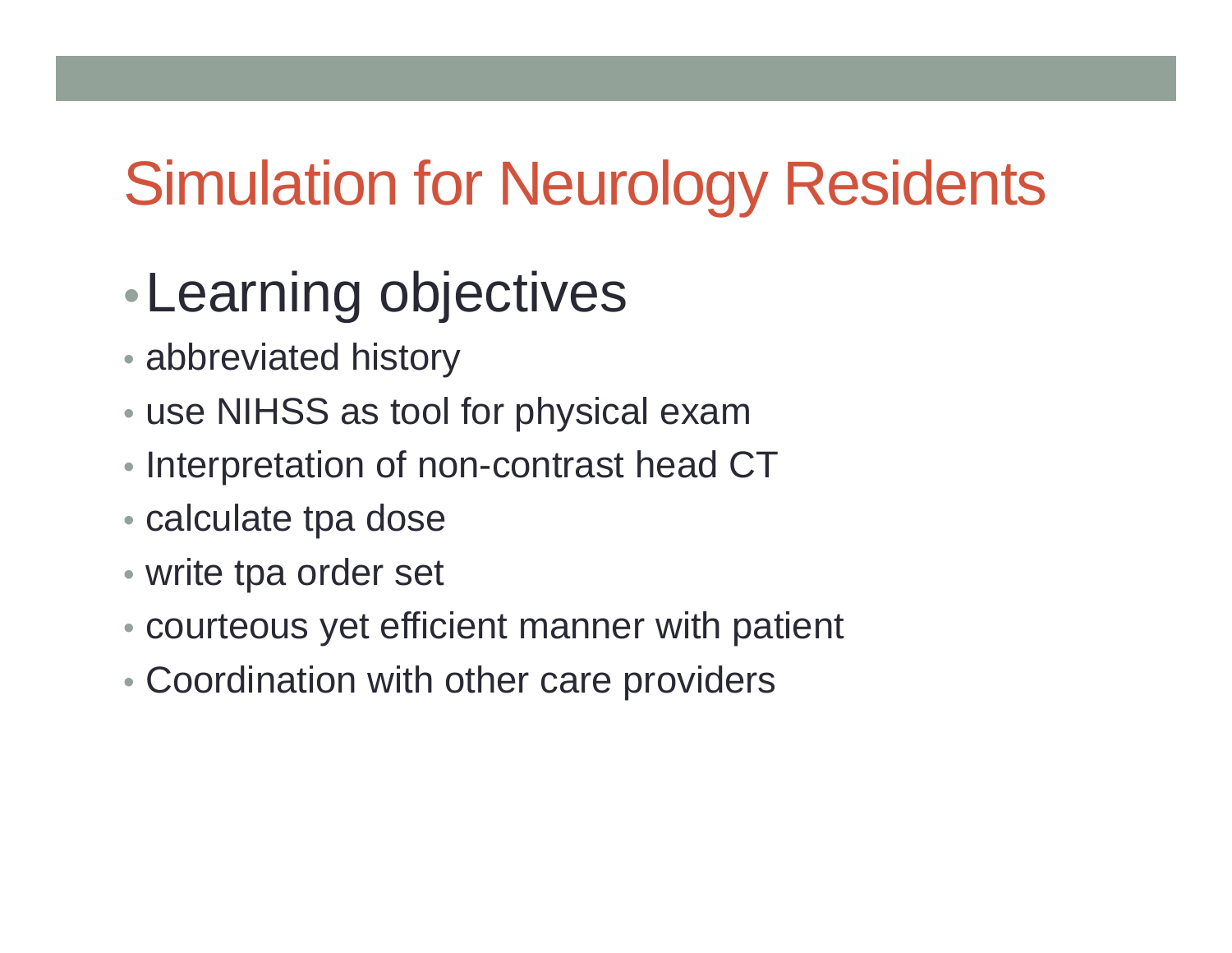#### **Methods**

- 1. Stroke neurologist trained actor to a play a standardized patient
- 2. A stroke nurse interacted with trainees and carried out nursing duties.
- 3. 6 residents attended a 4 hour training session with 2 scenarios
- 4. Trainees communicated with the stroke attending and RN during scenario
- 5. Debriefing occurred after each scenario
- 6. Trainees completed evaluations after the simulation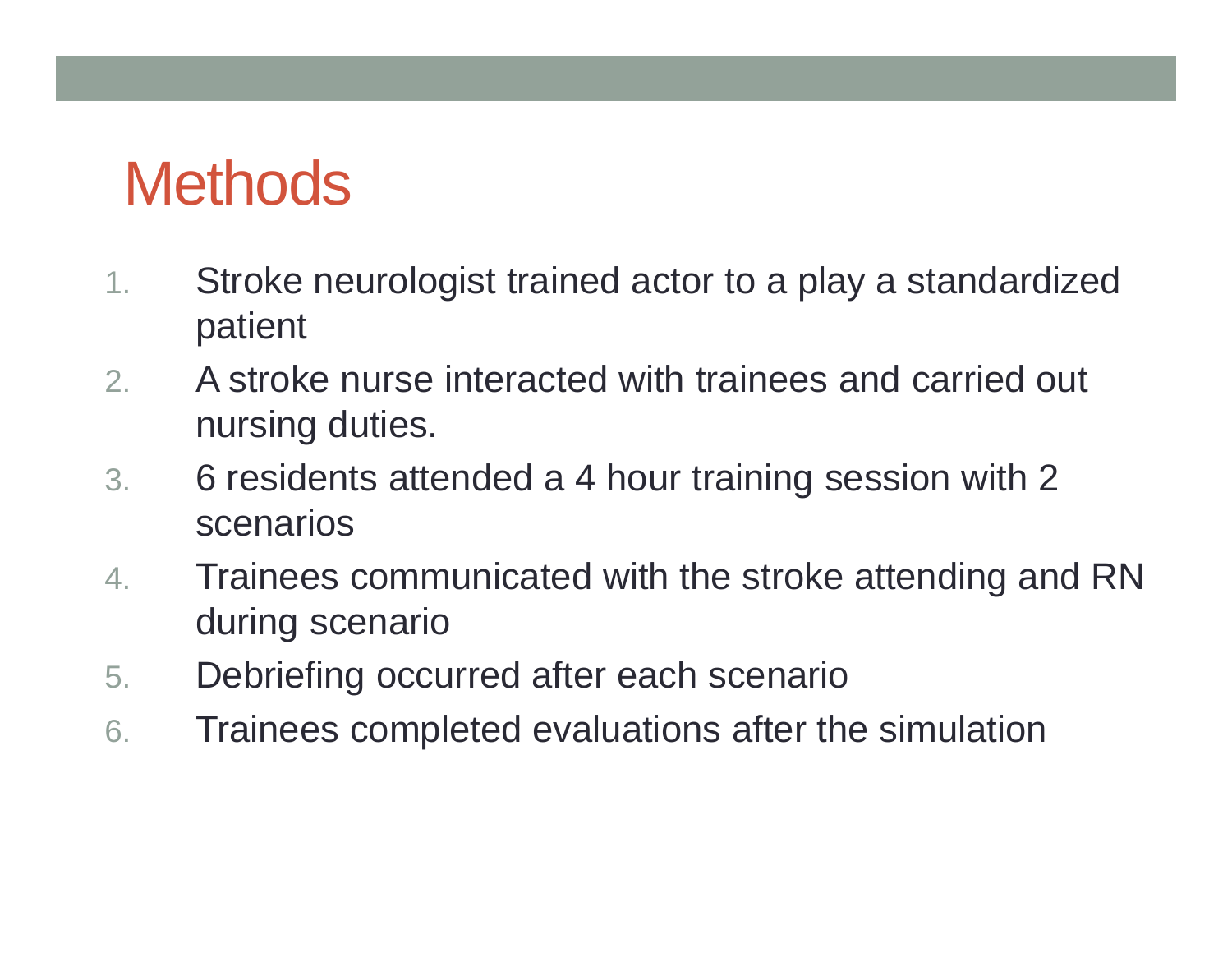#### Types of Scenarios

ischemic stroke requiring i.v. tPA



warfarin-associated intracranial hemorrhage

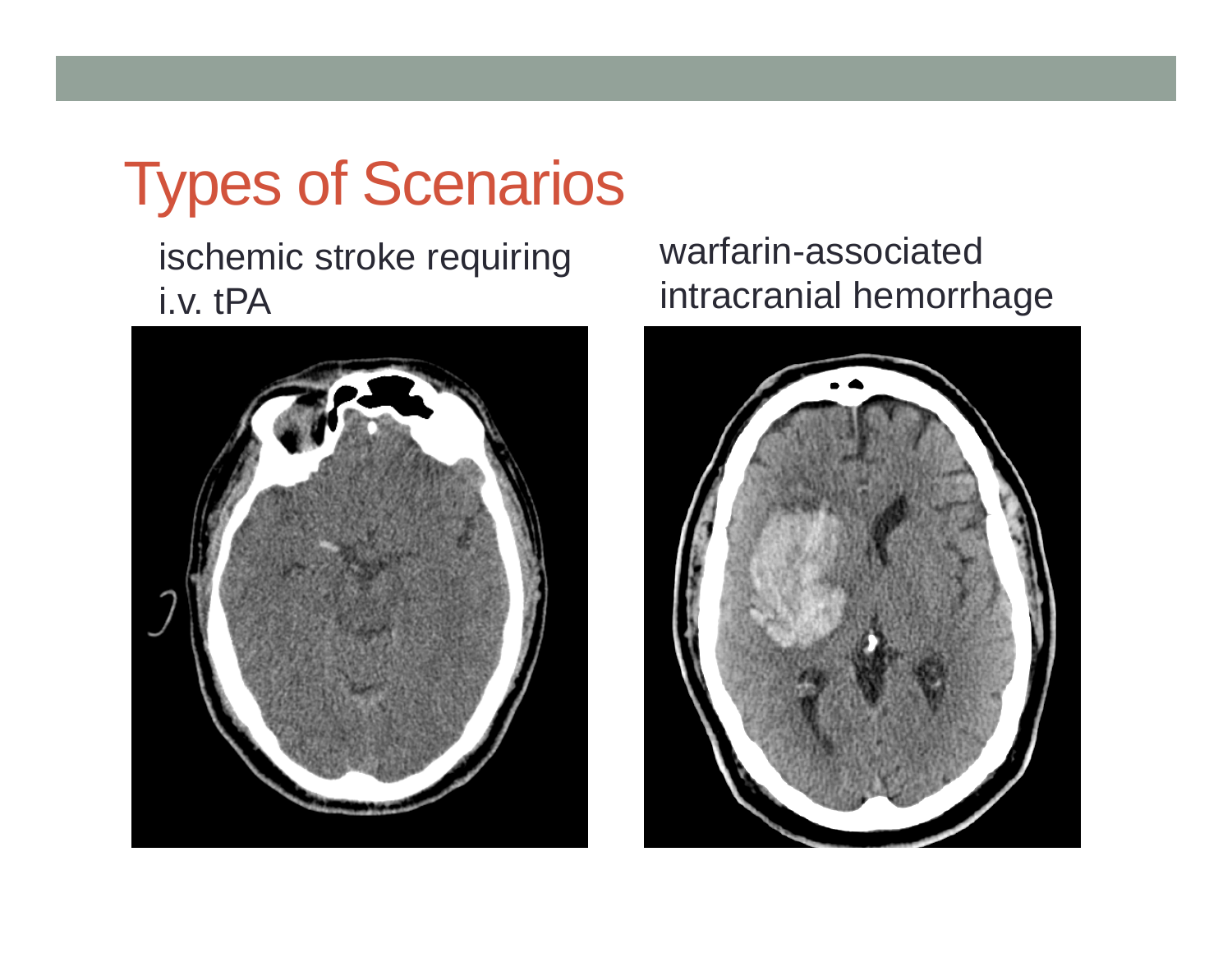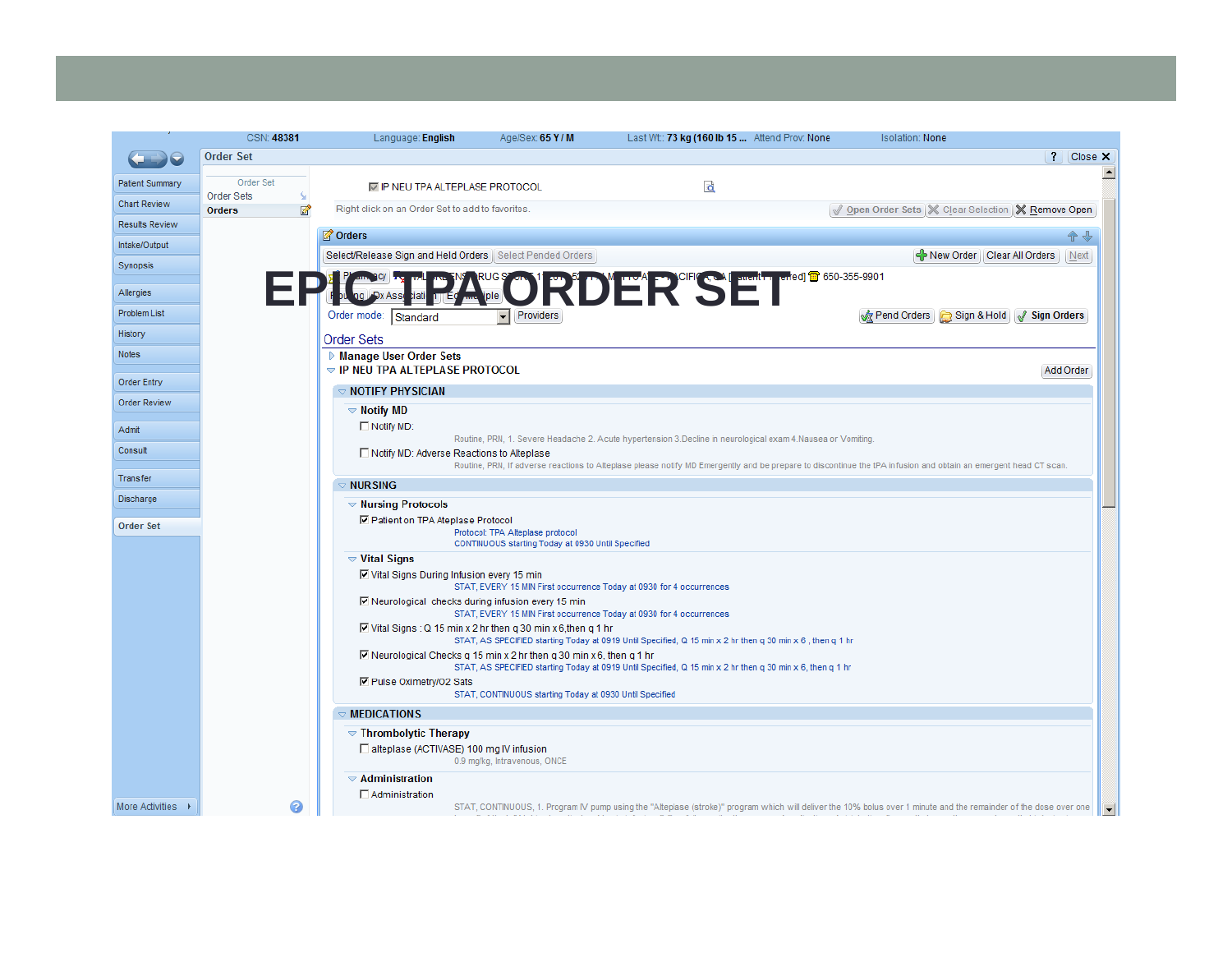#### **Evaluation of Experience by Trainees**

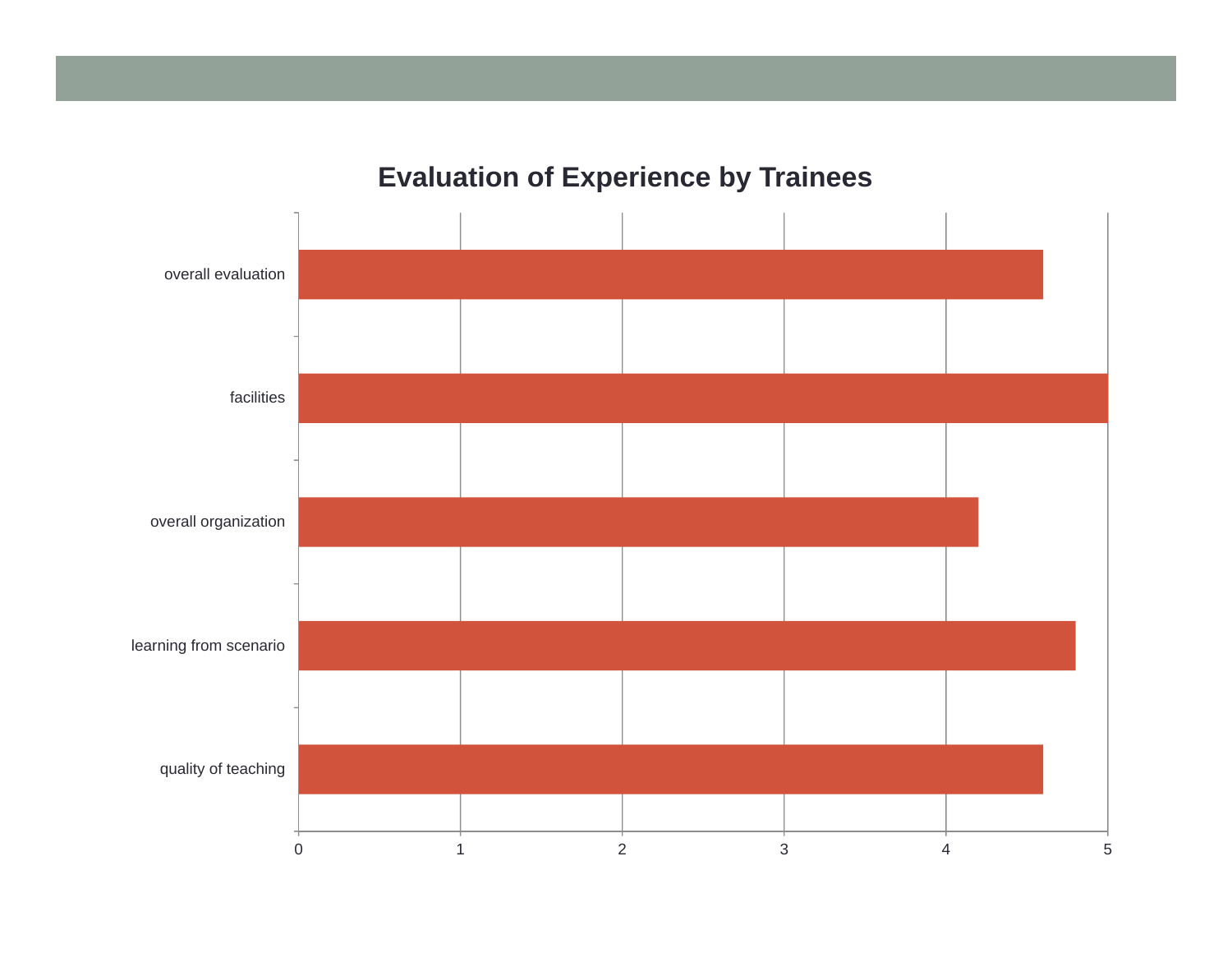# Post Stroke Simulation Knowledge

- Average score of 9/10 in post stroke knowledge assessment
- Included array of multiple choice questions covering clinical content
- And crisis resource management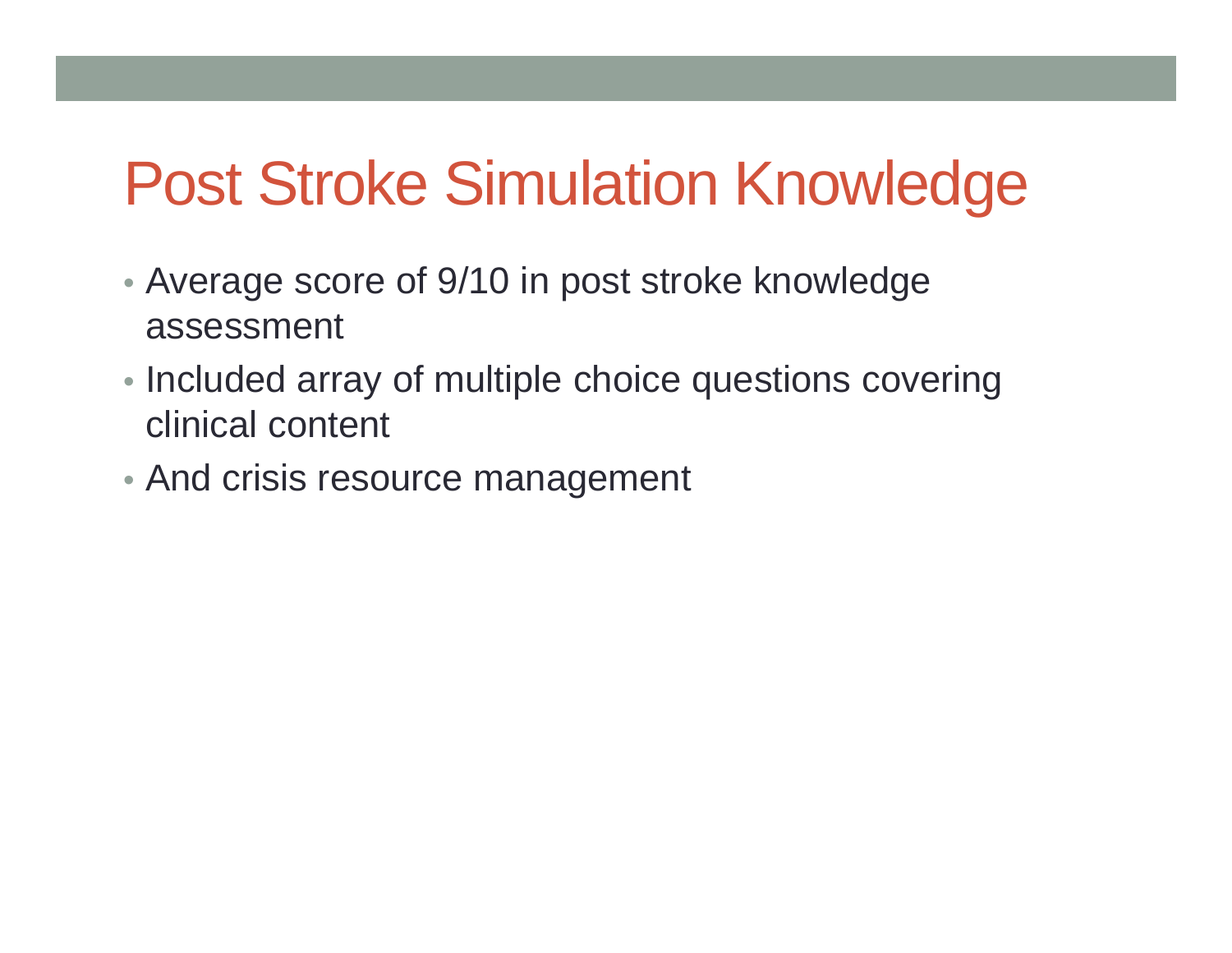#### Feedback by Trainees

• "*Having a real life actor was really helpful to learn how to act quickly during an emergency."*

• "*Realistic situation without risk- this is great for learning."*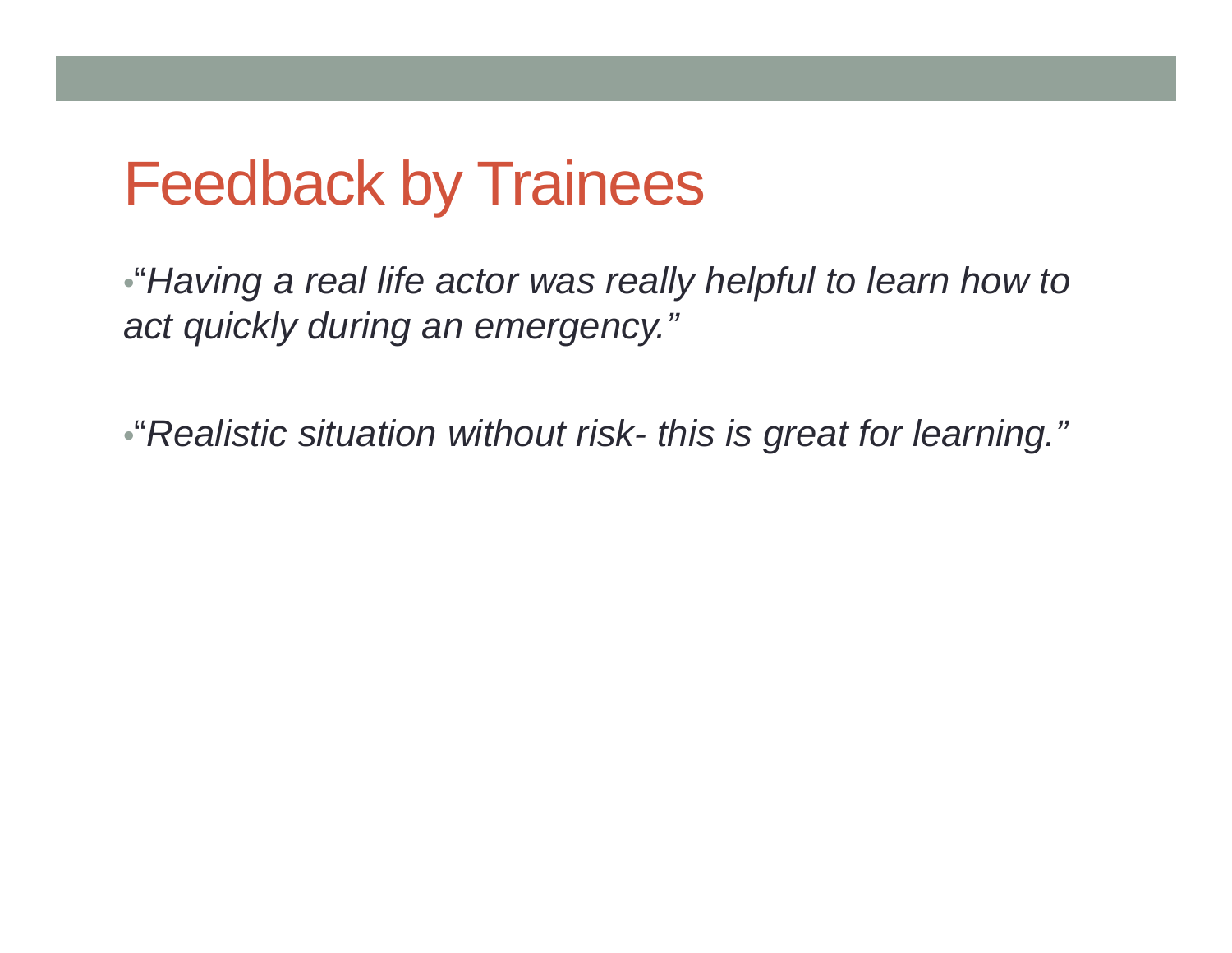#### **Expansion**

- •Work with ED RNs in multi-disciplinary teams in simulation
- •Expansion to other acute neurologic emergencies (herniation syndrome)
- •Simulations for use in process flow improvements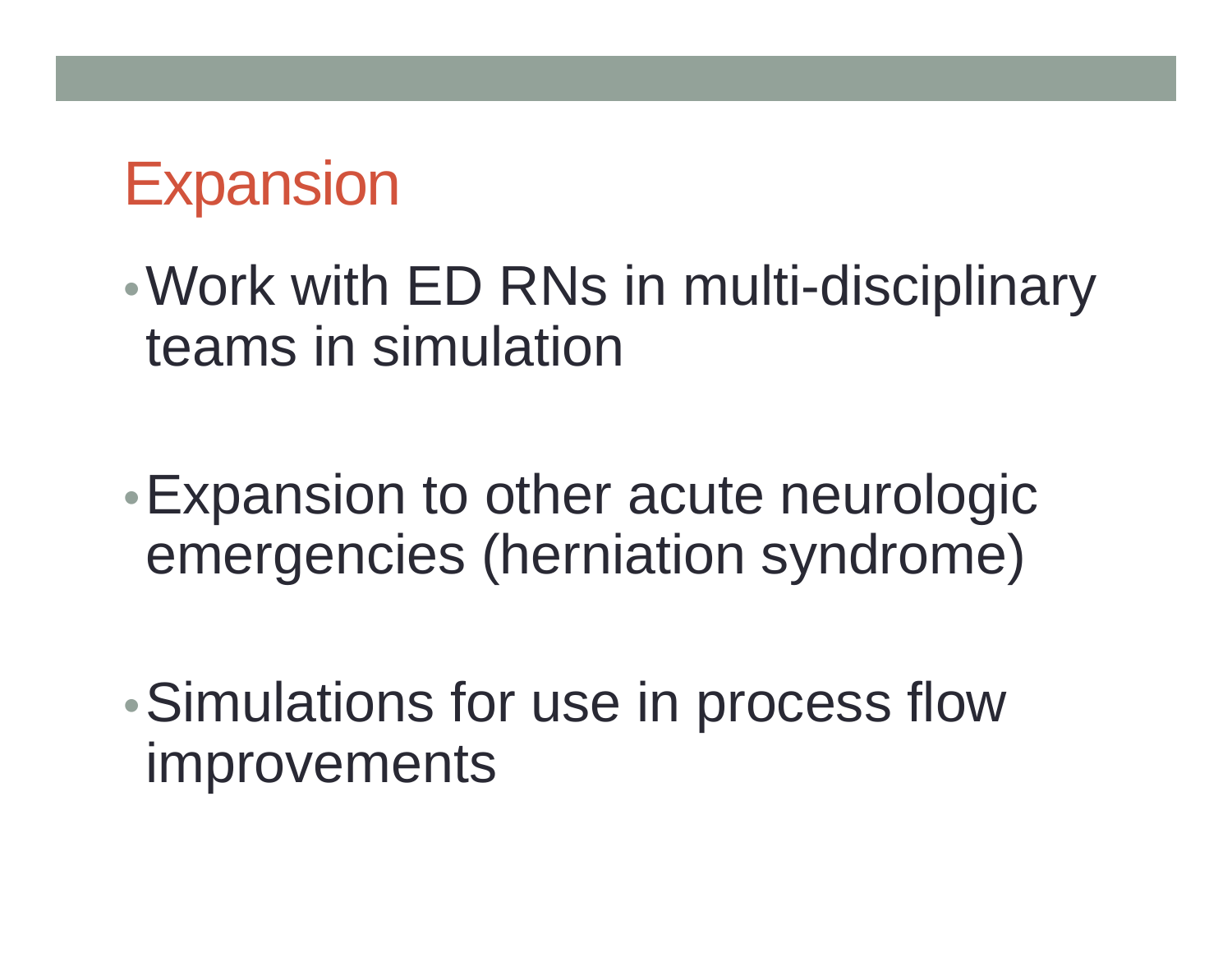#### Multi-disciplinary teams in stroke simulation

- Work with new ED RN trainees to help train RN roles
- $\bullet$  Had neurologist participate to reinforce CRM training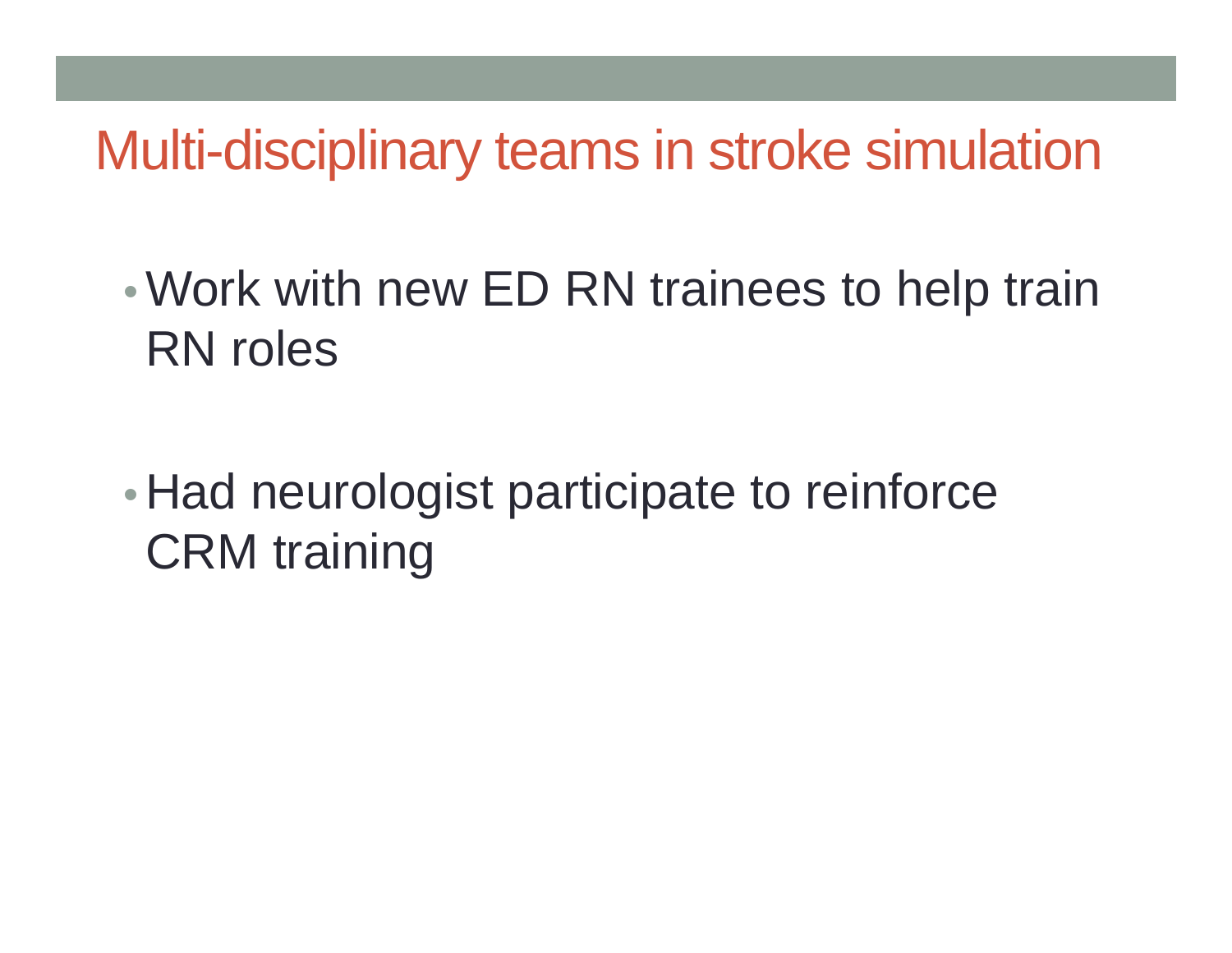## Acute herniation syndrome

- •Used mannequin as patient
- •Operationalized technical skills including intubation, interpreting scans, administering acute medical therapies
- Coordination of care with other care providers and consultants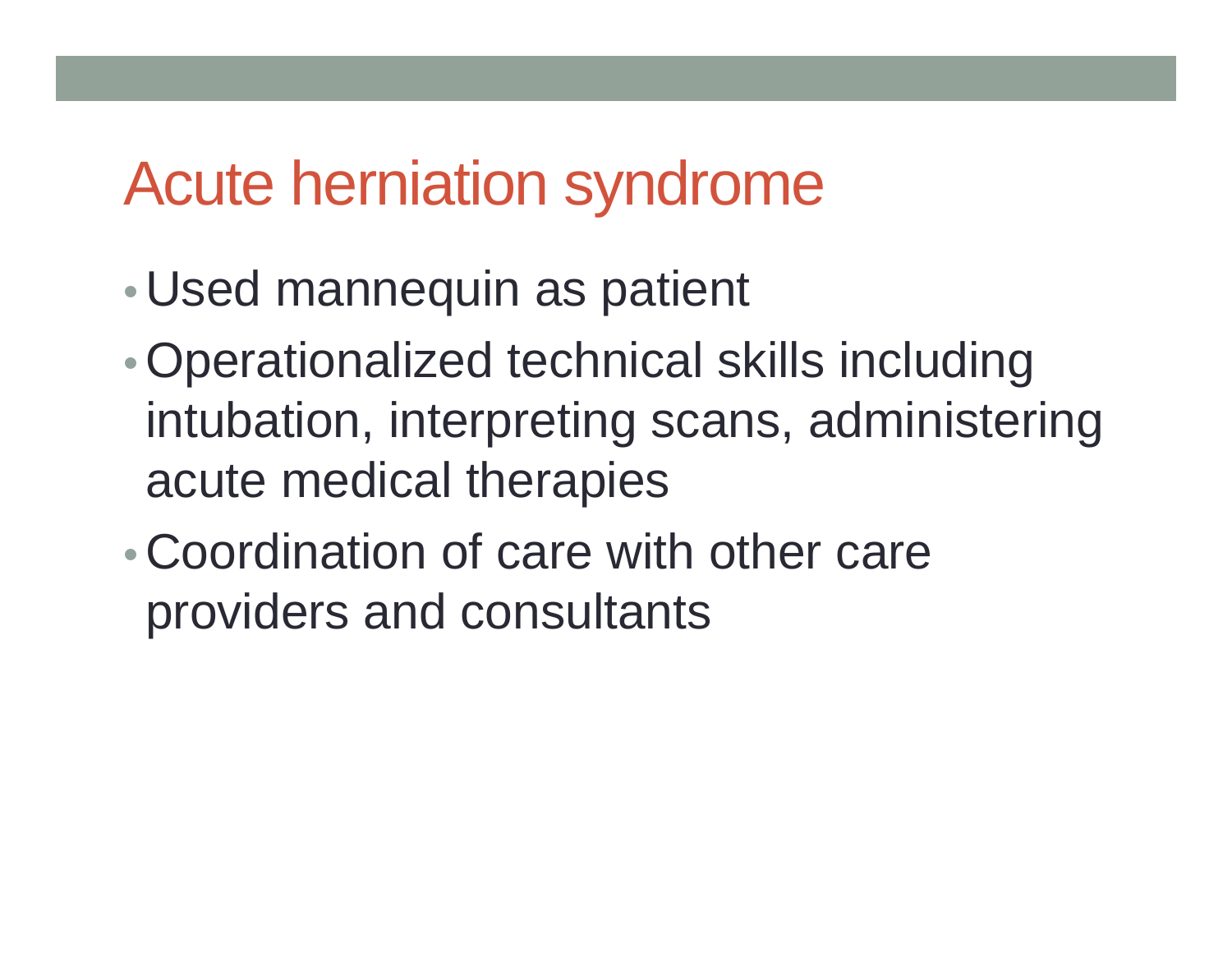## In situ simulations

- •• In a performance improvement project
- • Tested alternative work flows to identify pitfalls and equipment and personnel needs
- Used simulation with standardized patient (volunteer) to practice new work flows prior to real world execution